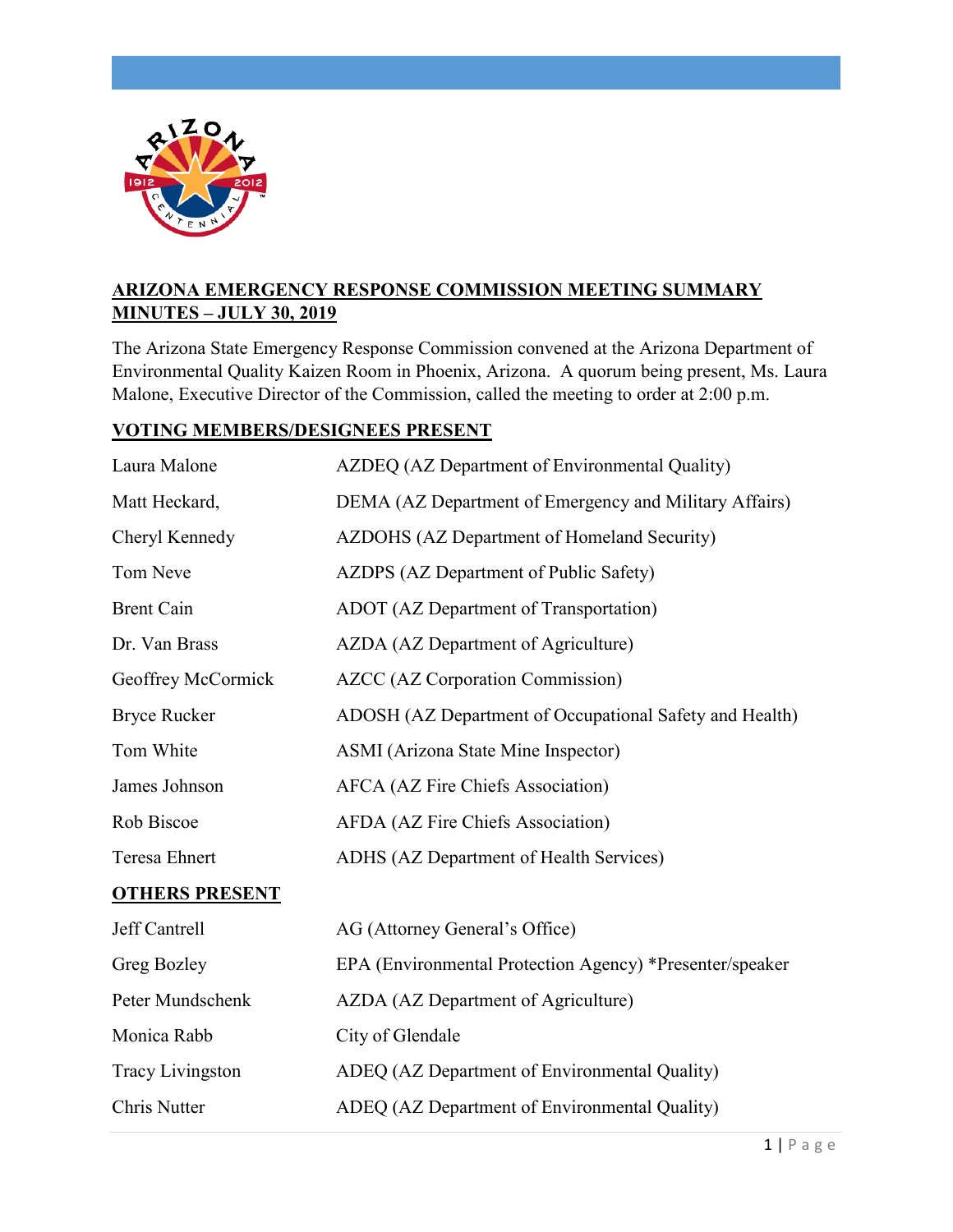### **OTHERS PRESENT (CONT.)**

| Arcangel Barragan | ADEQ (AZ Department of Environmental Quality) |
|-------------------|-----------------------------------------------|
| Scot Havir        | ADEQ (AZ Department of Environmental Quality) |
| Michele Martinez  | ADEQ (AZ Department of Environmental Quality) |

#### **INTRODUCTIONS/REVIEW OF MINUTE**

Ms. Laura Malone welcomed members and attendees.

No prior minutes were presented for review.

### **ADEQ GRANT/FUND UPDATES**

Chris Nutter, ERU Lead presented information regarding the Hazardous Materials Emergency Preparedness Grant. (See handout #1)

Arcangel Barragan, ERU Specialist presented information regarding the Emergency Response Fund. Letters were emailed to the LEPCs on July 2. Responses are due on September 2. Gave a brief review of ARS 49-132. (See handout #2)

Laura Malone discussed the Emergency Response Funds are generated from hazardous waste management feeds and about 10% from the Emergency Response Unit fund. The state appropriation is \$132,000. Laura is working on increasing the state appropriation amount to provide additional funding to local fire departments. The indirect contribution was removed therefore the amount of the funding was reduced. USTs have general funding that was used to increase/make up the \$132,000 amount last fiscal year.

ACTION ITEM: The Commission would like better communication to AZSERC members regarding the Emergency Response Fund and the HMEP grant. Many were unaware of the funds or the grant.

A member of the Commission asked about the way the funding is distributed based on the requests.

Arcangel Barragan responded that each LEPC receives notice that there is a certain dollar amount available in the fund. This year the LEPCs were given notice that they could each request up to \$10,000.

A member of the Commission asked if the ERF covered Tribes.

Laura Malone responded yes the tribes are covered.

A member of the Commission asked what fiscal year the ERF followed.

Arcangel Barragan responded the ERF follows the state's fiscal year.

### **EPCRA CHANGES**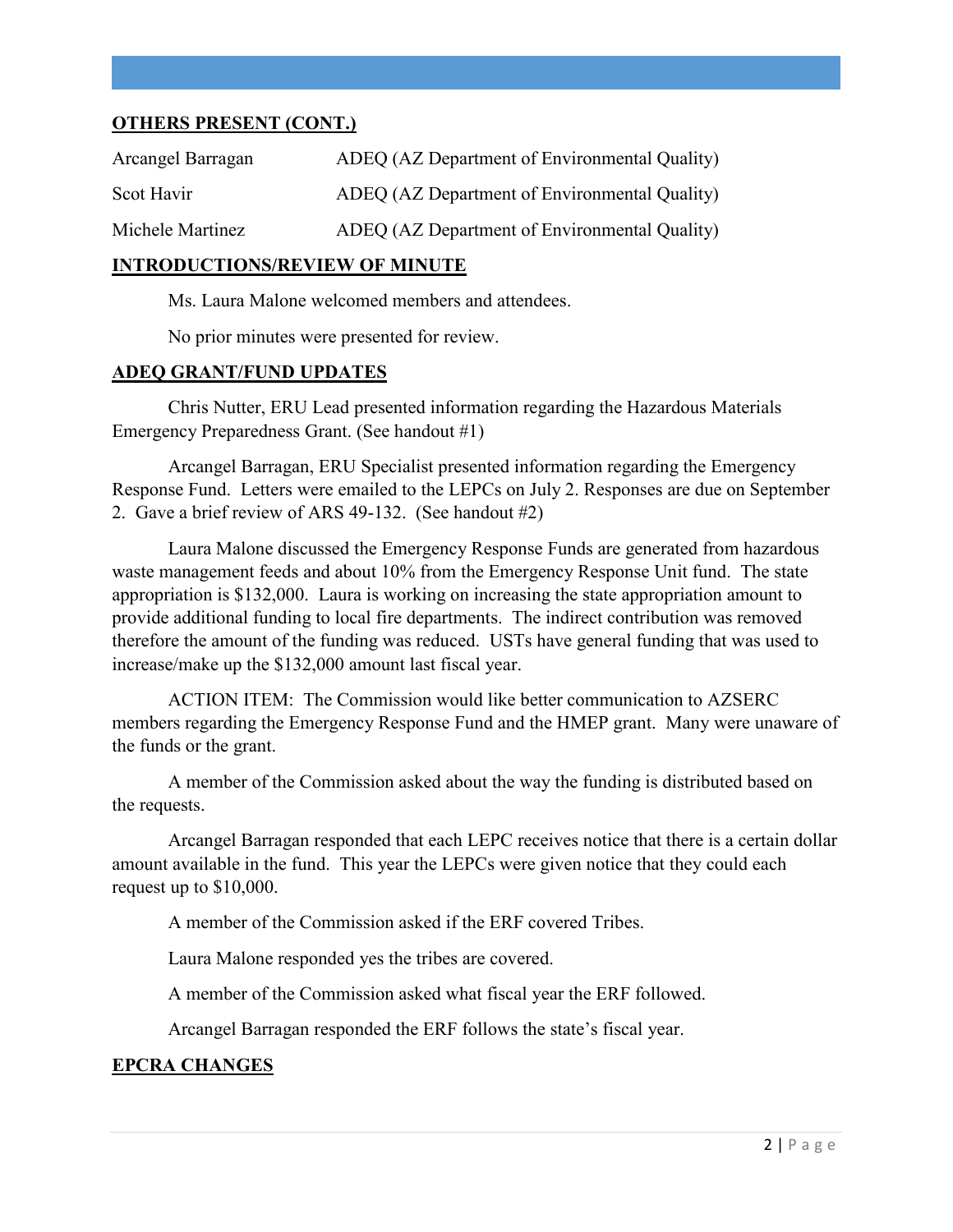Chris Nutter provided information regarding Tier II Reporting updates and improvements. (See handout #3)

Chris Nutter provided the website address for Tier II reporting: Tier2.azserc.org

ACTION ITEM: Continue to follow statutory requirements; find out limitations; determine roles and responsibilities; communicate what can be presented to the Commission.

# **CALL TO SERC MEMBERS**

Laura Malone asked for input from the Commission regarding what the Roles and Responsibilities are of the Commission as well as suggestions regarding the path forward.

Laura Malone asked the Commission how they can further the mission of AZSWERC and assist the counties with their needs.

A member of the Commission asked if the LEPC meeting notices can be shared with the AZSERC Commission.

Laura Malone and Chris Nutter affirmed that the notices can be shared with the LEPCs.

A member of the Commission asked who reviews the emergency response plans for the LEPCs.

Chris Nutter responded that the Emergency Response Team reviewed the plans to ensure that they are compliant but they are not told how or what to put into the plans. They only oversee them.

A member of the Commission asked what the goals that the AZSERC Committee are trying to fulfil.

Laura Malone responded the goal is to rebuild AZSERC. Statute does not establish a specific mission for AZSERC. The direct role is to provide appropriations under ARS 49-132/

A member of the Commission asked if the Emergency Response Fund should be managed by AZSERC.

A member requested that an information pipeline to the AZSERC Commission be developed when there is a need for their decision making authority.

Laura Malone stated that PHMSA manages the HMEP Grant.

A member of the Commission commented that previously information was provided to the AZSERC Commission was when there was an increase in HazMat materials or chemicals that are being transported on Arizona highways. Reports when there was a substantial increase in chemicals and materials that are on the I-40 corridor. Tier II reporting information when there are increases in chemicals and materials and other information that would cause first responder

# **CALL TO SERC MEMBERS CONT.**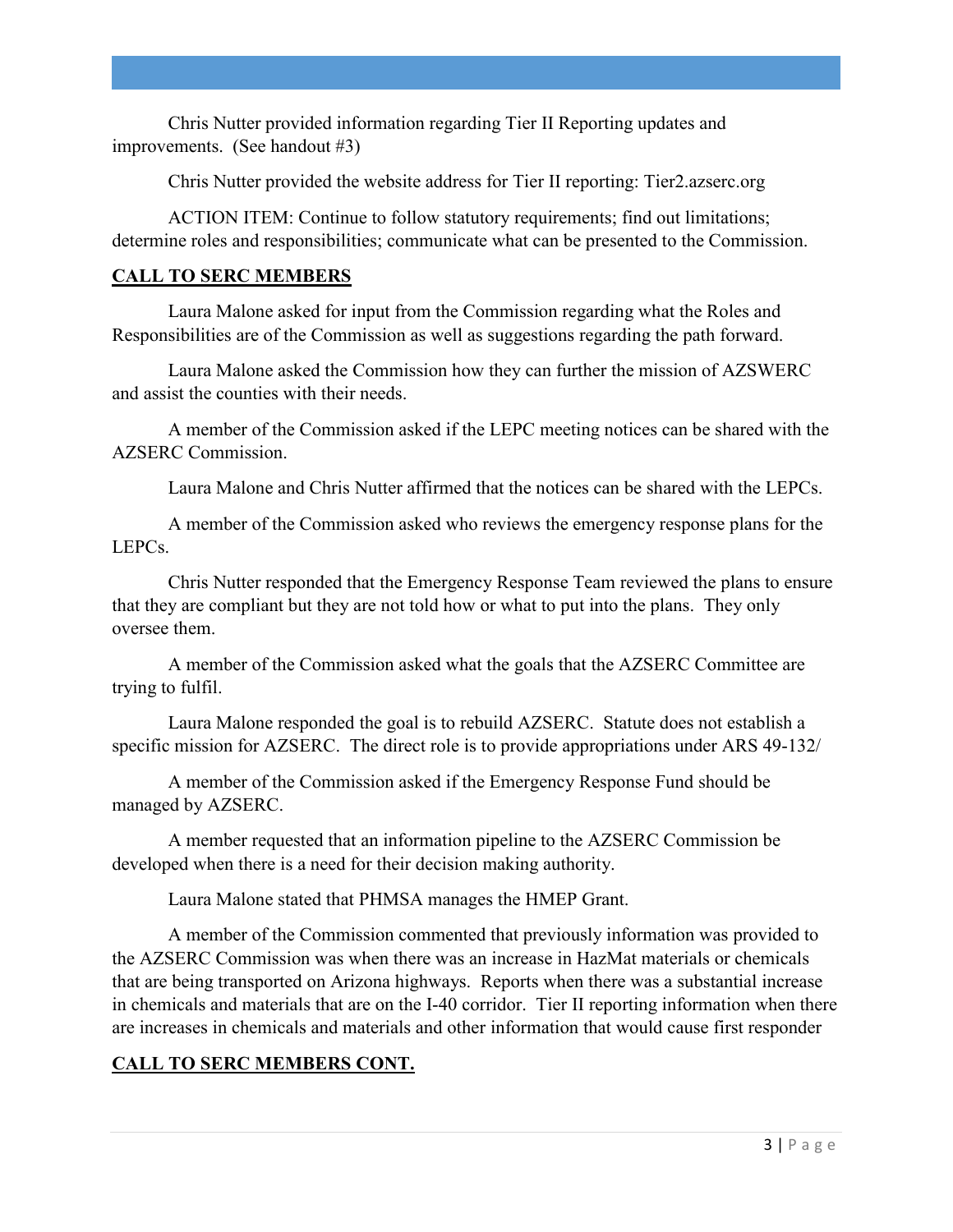increased activity. AZSERC changes to legislation. This type of information should be reported to the Commission.

A member of the Commission commented that they are hearing about situations of serious dumping of Hazardous Waste. Any information that would keep the Departments updated on their emergency response plans would help. Any data that is gathered on these types of situations could be presented to the Commission.

A member of the Commission commented that federal regulations for the railroad company require they report any Hazmat Training to AZSERC.

A member of the Commission commented that any hazmat trainings that they are running are being reported under new federal requirements. They are also required to prepare crude oil response plans.

Laura Malone responded that extremely hazardous waste are listed under Title III.

A member of the Commission asked what the state mandate is regarding the LEPCs and local emergency response plans.

Chris Nutter responded that AZSERC has the obligation and responsibility to approve the LEPC members; but not the enforcement of the LEPC's who are not complying with participation requirements. The state does have certain authority under EPCRA.

A member of the Commission asked what the member's obligations are and what the liabilities might be. Should they be managing Tier II, providing information from AZSERC from the LEPCs and managing the ERF and HMEP grant.

Laura Malone responded the AZSERC is there to help the LEPCs and to appoint new LEPC members that are newly established. They are self-maintained thereafter.

Laura Malone commented that under ARS 49-124 ¶B AZSERC only assists with the initial LEPC members or when the LEPCs fall apart.

Laura will provide the legal roles and responsibilities per the statute and send the information to the members.

A member of the Commission commented at prior meetings the LEPCs were at the AZSERC meetings and presented their reports to the Commission. The Commission in turn helped prioritize the funding based on necessity. LEPCs were in attendance in prior years; without standardized reporting and without the information and date they can't take action.

A member of the Commission commented the Commission should refocus on the roles and responsibilities and help define the LEPCs roles and responsibilities.

A Member of the Commission asked if another meeting could be held where they could have the ability to call in.

# **CALL TO SERC MEMBERS CONT.**